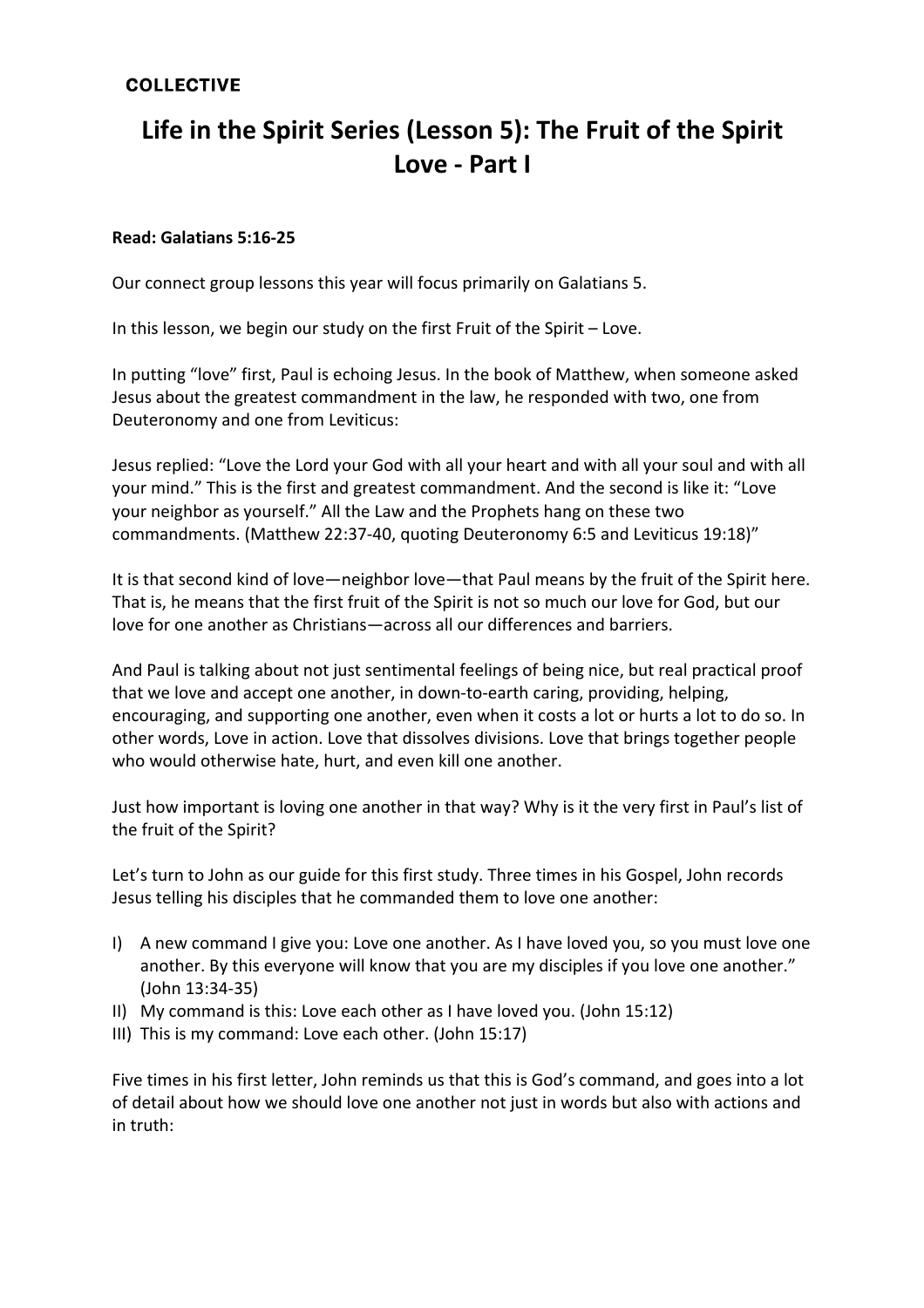## **COLLECTIVE**

- 1) For this is the message you heard from the beginning: We should love one another. (1 John 3:11)
- 2) If anyone has material possessions and sees a brother or sister in need but has no pity on them, how can the love of God be in that person? Dear children, let us not love with words or speech but with actions and in truth. "(1 John 3:17-18)
- 3) And this is his command: to believe in the name of his Son, Jesus Christ, and to love one another as he commanded us. (1 John 3:23)
- 4) Dear friends, let us love one another, for love comes from God. Everyone who loves has been born of God and knows God. Whoever does not love does not know God, because God is love. (1 John 4:7-8)
- 5) Dear friends, since God so loved us, we also ought to love one another. No one has ever seen God; but if we love one another, God lives in us, and his love is made complete in us. (1 John 4:11-12)

Therefore, if anything can be said to be primary, central, and essential to being a Christian and becoming more like Jesus, it must be this. That is why Paul speaks of this kind of love as the first evidence that God is at work in our lives, the first fruit of the Spirit of God within us.

When Christians love one another, says John, it is evidence of some very important realities: love is evidence of life, evidence of faith, evidence of God, and evidence for Jesus.

#### **1) Love for One Another Is the Evidence of Life**

How can you know you've got the life that God gives? When you see the evidence of the love that God produces in your life. "We know that we have passed from death to life because we love each other. Anyone who does not love remains in death" (1 John 3:14)"

How do you know if a believer, or a church, is alive? Look for the love. Where there is love, there is life. When Christians truly put love into practice, it is evidence that the life of God is present among them and in them. But when we don't put love into practice, when we fight and squabble, divide and denounce each other… what does it say about us? If there's no love, says John, we have not come to life at all; we "remain in death."

Christ was filled with love, and his love led him to give his life (not to take life, as Cain did). So, the essence of love is self-sacrifice for others. That's how Jesus himself described his coming death as the good shepherd (John 10:11, 15). And as Paul put it, "God demonstrates his own love for us in this: While we were still sinners, Christ died for us" (Romans 5:8)."

Just in case we might imagine that the principle of self-sacrifice, of laying down our lives for others (1 John 3:16) means dying for somebody else, John clarifies in verse 17 that he is talking about the simple, ordinary, everyday opportunities to show real practical generosity, care, and kindness. "If anyone has material possessions and sees a brother or sister in need but has no pity on them, how can the love of God be in that person?" (1 John 3:17).

We can't claim to love God, or that God's love is within us, if we don't help the needy when we have the ability to do so. Well, we may claim to love God, but it's simply a lie—as John later says, "Whoever claims to love God yet hates a brother or sister is a liar. For whoever